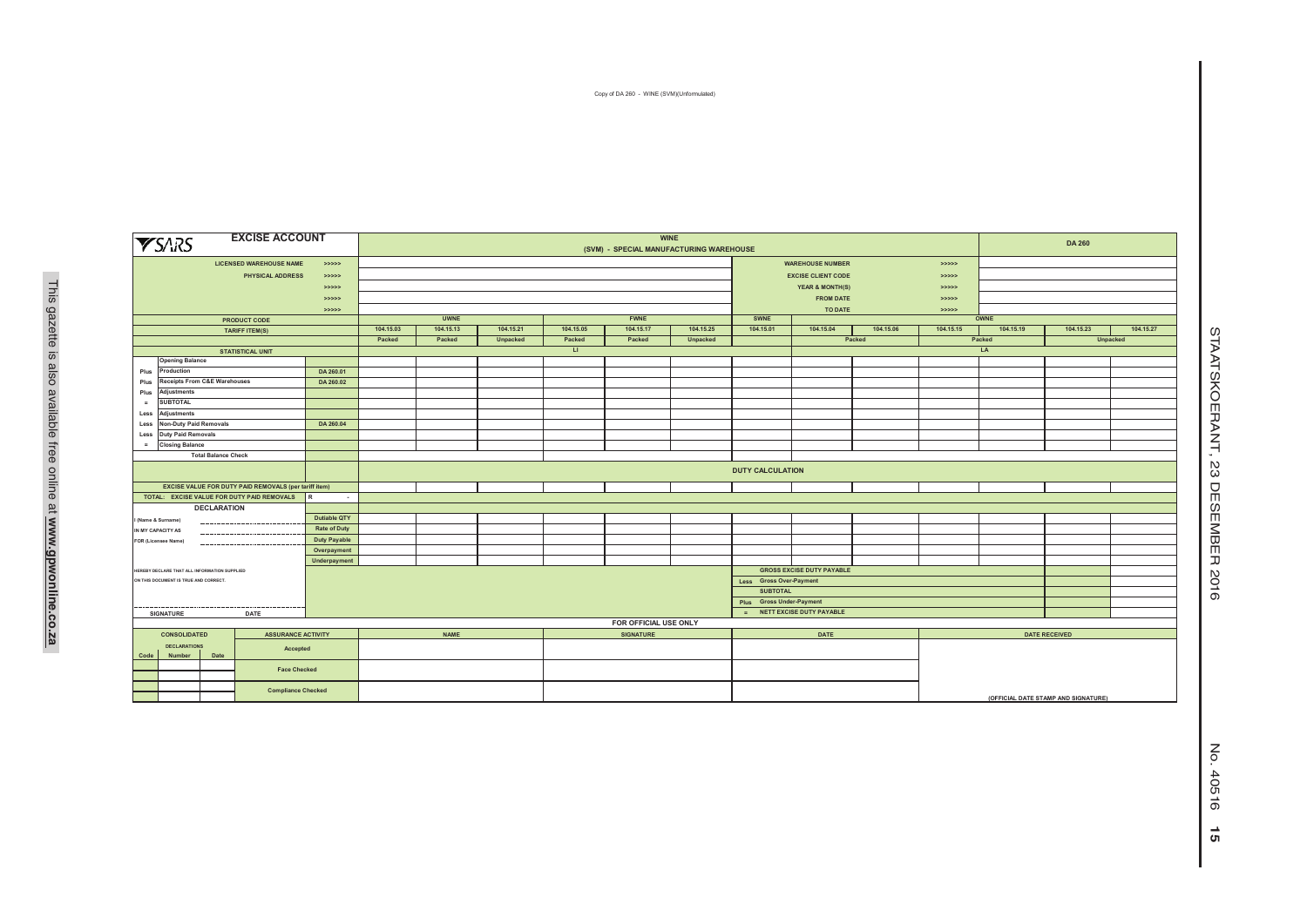|                                               |                                                                           | DA 260.01                                     |           |             |           |                        |             |           |           |                                                      |           |                      |           |           |                 | ၈                 |
|-----------------------------------------------|---------------------------------------------------------------------------|-----------------------------------------------|-----------|-------------|-----------|------------------------|-------------|-----------|-----------|------------------------------------------------------|-----------|----------------------|-----------|-----------|-----------------|-------------------|
|                                               |                                                                           |                                               |           |             |           |                        |             |           |           |                                                      |           |                      |           |           |                 | $\sum_{i=1}^{n}$  |
|                                               |                                                                           |                                               |           |             |           |                        |             |           |           |                                                      |           |                      |           |           |                 |                   |
|                                               |                                                                           |                                               |           |             |           |                        |             |           |           |                                                      |           |                      |           |           |                 | 40516             |
|                                               |                                                                           |                                               |           |             |           |                        |             |           |           |                                                      |           |                      |           |           |                 |                   |
|                                               |                                                                           |                                               |           |             |           |                        |             |           |           |                                                      |           |                      |           |           |                 |                   |
|                                               |                                                                           |                                               |           |             |           |                        |             |           |           |                                                      |           |                      |           |           |                 |                   |
|                                               |                                                                           |                                               |           |             |           |                        |             |           |           |                                                      |           |                      |           |           |                 |                   |
|                                               |                                                                           |                                               |           |             |           |                        |             |           |           |                                                      |           |                      |           |           |                 |                   |
| <b>EXCISE ACCOUNT SCHEDULE</b><br><b>WINE</b> |                                                                           |                                               |           |             |           |                        |             |           |           |                                                      |           |                      |           |           |                 |                   |
|                                               | <b>PRODUCTION</b>                                                         |                                               |           |             |           |                        | DA 260.01   |           |           |                                                      |           |                      |           |           |                 |                   |
|                                               |                                                                           |                                               |           |             |           |                        |             |           |           |                                                      |           |                      |           |           |                 |                   |
|                                               | LICENSED WAREHOUSE NAME >>>>>                                             | PHYSICAL ADDRESS >>>>>                        |           |             |           |                        |             |           |           | <b>WAREHOUSE NUMBER</b><br><b>EXCISE CLIENT CODE</b> |           | > >> > >             |           |           |                 |                   |
|                                               |                                                                           | > >> > >                                      |           |             |           |                        |             |           |           | <b>YEAR &amp; MONTH(S)</b>                           |           | > >> > ><br>> >> > > |           |           |                 |                   |
|                                               |                                                                           | > >> > >                                      |           |             |           |                        |             |           |           | <b>FROM DATE</b>                                     |           | > >> > >             |           |           |                 |                   |
| >>>>>                                         |                                                                           |                                               |           |             |           |                        |             |           |           | TO DATE                                              |           | > >> > >             |           |           |                 | <b>GOVERNMENT</b> |
|                                               | PRODUCT CODE                                                              |                                               |           | <b>UWNE</b> |           |                        | <b>FWNE</b> |           | SWNE      |                                                      |           |                      | OWNE      |           |                 |                   |
|                                               | TARIFF ITEM(S)                                                            |                                               | 104.15.03 | 104.15.13   | 104.15.21 | 104.15.05              | 104.15.17   | 104.15.25 | 104.15.01 | 104.15.04                                            | 104.15.06 | 104.15.15            | 104.15.19 | 104.15.23 | 104.15.27       |                   |
|                                               |                                                                           |                                               | Packed    | Packed      | Unpacked  | Packed                 | Packed      | Unpacked  |           |                                                      | Packed    |                      | Packed    |           | <b>Unpacked</b> |                   |
|                                               | <b>STATISTICAL UNIT</b><br>(Official Declarations / Commercial Documents) |                                               |           |             |           | $\mathbf{L}\mathbf{I}$ |             |           |           |                                                      |           |                      | LA        |           |                 |                   |
| <b>TYPE</b>                                   | <b>NUMBER</b>                                                             | <b>DATE</b>                                   |           |             |           |                        |             |           |           |                                                      |           |                      |           |           |                 |                   |
|                                               | BROUGHT FORWARD FROM PREVIOUS DA 260.01                                   |                                               |           |             |           |                        |             |           |           |                                                      |           |                      |           |           |                 | <b>GAZE</b>       |
|                                               |                                                                           |                                               |           |             |           |                        |             |           |           |                                                      |           |                      |           |           |                 |                   |
|                                               |                                                                           |                                               |           |             |           |                        |             |           |           |                                                      |           |                      |           |           |                 |                   |
|                                               |                                                                           |                                               |           |             |           |                        |             |           |           |                                                      |           |                      |           |           |                 |                   |
|                                               |                                                                           |                                               |           |             |           |                        |             |           |           |                                                      |           |                      |           |           |                 | TTE,              |
|                                               |                                                                           |                                               |           |             |           |                        |             |           |           |                                                      |           |                      |           |           |                 |                   |
|                                               |                                                                           |                                               |           |             |           |                        |             |           |           |                                                      |           |                      |           |           |                 | ΣS                |
|                                               |                                                                           |                                               |           |             |           |                        |             |           |           |                                                      |           |                      |           |           |                 |                   |
|                                               |                                                                           |                                               |           |             |           |                        |             |           |           |                                                      |           |                      |           |           |                 | DECEMBER          |
|                                               |                                                                           |                                               |           |             |           |                        |             |           |           |                                                      |           |                      |           |           |                 |                   |
|                                               |                                                                           |                                               |           |             |           |                        |             |           |           |                                                      |           |                      |           |           |                 |                   |
|                                               |                                                                           |                                               |           |             |           |                        |             |           |           |                                                      |           |                      |           |           |                 |                   |
|                                               |                                                                           |                                               |           |             |           |                        |             |           |           |                                                      |           |                      |           |           |                 |                   |
|                                               |                                                                           |                                               |           |             |           |                        |             |           |           |                                                      |           |                      |           |           |                 | 2016              |
|                                               |                                                                           |                                               |           |             |           |                        |             |           |           |                                                      |           |                      |           |           |                 |                   |
|                                               |                                                                           |                                               |           |             |           |                        |             |           |           |                                                      |           |                      |           |           |                 |                   |
|                                               |                                                                           |                                               |           |             |           |                        |             |           |           |                                                      |           |                      |           |           |                 |                   |
|                                               | SUBTOTALS CARRIED FORWARD TO NEXT DA 260.01                               |                                               |           |             |           |                        |             |           |           |                                                      |           |                      |           |           |                 |                   |
|                                               |                                                                           | <b>GRAND TOTALS CARRIED FORWARD TO DA 260</b> |           |             |           |                        |             |           |           |                                                      |           |                      |           |           |                 |                   |
|                                               |                                                                           |                                               |           |             |           |                        |             |           |           |                                                      |           |                      |           |           |                 |                   |

**16** No. 40516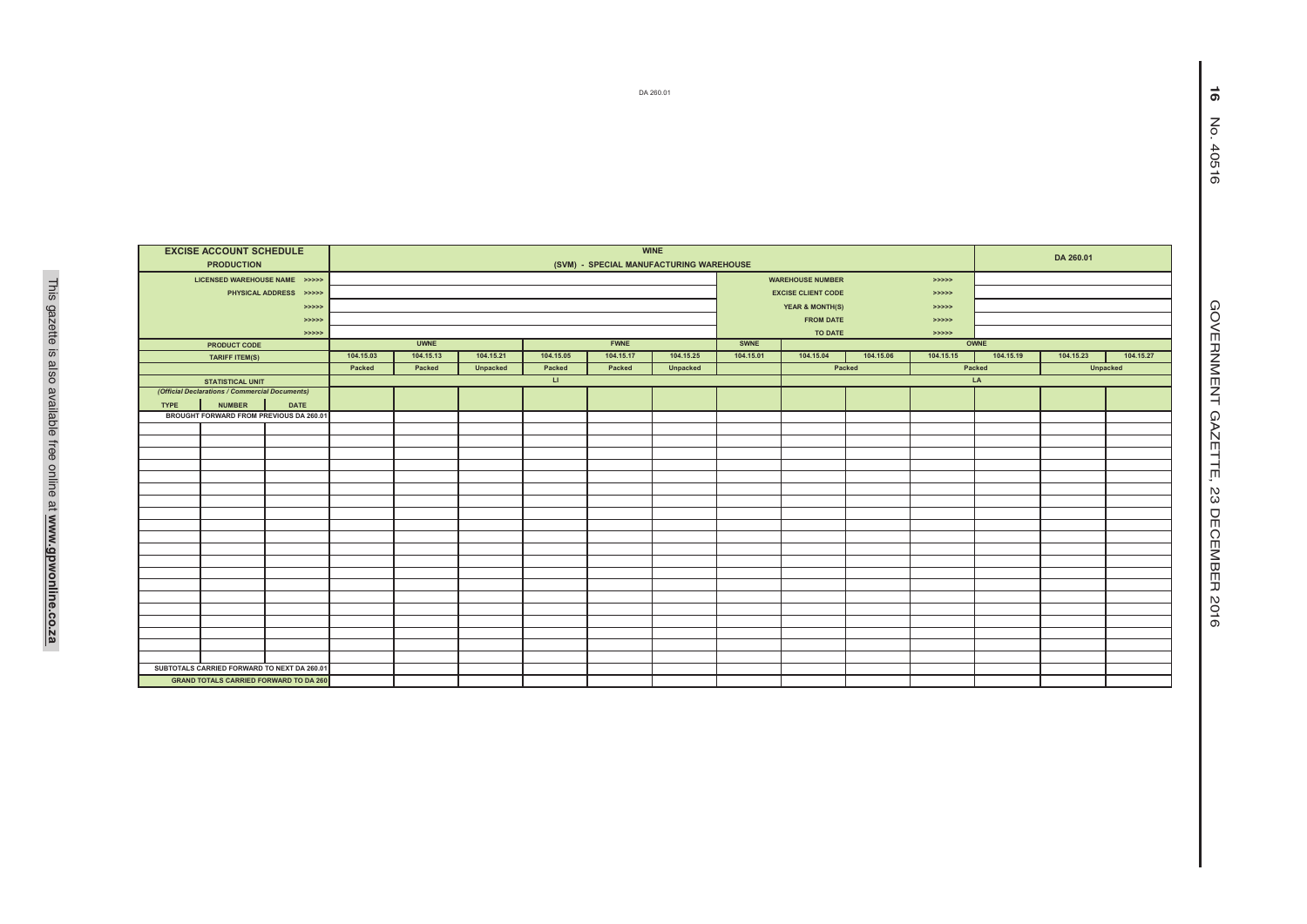| <b>WINE</b> |                                                |                        |           |             |           |              |             |           |             |                            |           |           |                    |           |           |  |
|-------------|------------------------------------------------|------------------------|-----------|-------------|-----------|--------------|-------------|-----------|-------------|----------------------------|-----------|-----------|--------------------|-----------|-----------|--|
|             | <b>EXCISE ACCOUNT SCHEDULE</b>                 |                        |           |             | DA 260.02 |              |             |           |             |                            |           |           |                    |           |           |  |
|             | <b>RECEIPTS FROM C&amp;E WAREHOUSES</b>        |                        |           |             |           |              |             |           |             |                            |           |           |                    |           |           |  |
|             | LICENSED WAREHOUSE NAME >>>>>                  |                        |           |             |           |              |             |           |             | <b>WAREHOUSE NUMBER</b>    |           | > >> > >  |                    |           |           |  |
|             |                                                | PHYSICAL ADDRESS >>>>> |           |             |           |              |             |           |             | <b>EXCISE CLIENT CODE</b>  |           | > >> > >  |                    |           |           |  |
|             |                                                | >>>>>                  |           |             |           |              |             |           |             | <b>YEAR &amp; MONTH(S)</b> |           | > >> > >  |                    |           |           |  |
|             |                                                | >>>>>                  |           |             |           |              |             |           |             | <b>FROM DATE</b>           |           | > >> > >  |                    |           |           |  |
|             |                                                | >>>>>                  |           |             |           |              |             |           |             | TO DATE                    |           | >>>>>     |                    |           |           |  |
|             | PRODUCT CODE                                   |                        |           | <b>UWNE</b> |           |              | <b>FWNE</b> |           | <b>SWNE</b> |                            |           |           | OWNE               |           |           |  |
|             | <b>TARIFF ITEM(S)</b>                          |                        | 104.15.03 | 104.15.13   | 104.15.21 | 104.15.05    | 104.15.17   | 104.15.25 | 104.15.01   | 104.15.04                  | 104.15.06 | 104.15.15 | 104.15.19          | 104.15.23 | 104.15.27 |  |
|             |                                                |                        | Packed    | Packed      | Unpacked  | Packed       | Packed      | Unpacked  |             | Packed                     |           |           | Unpacked<br>Packed |           |           |  |
|             | <b>STATISTICAL UNIT</b>                        |                        |           |             |           | $\mathbf{H}$ |             |           |             |                            |           |           | LA                 |           |           |  |
|             | (Official Declarations / Commercial Documents) |                        |           |             |           |              |             |           |             |                            |           |           |                    |           |           |  |
| <b>TYPE</b> | <b>NUMBER</b>                                  | <b>DATE</b>            |           |             |           |              |             |           |             |                            |           |           |                    |           |           |  |
|             | BROUGHT FORWARD FROM PREVIOUS DA 260.02        |                        |           |             |           |              |             |           |             |                            |           |           |                    |           |           |  |
|             |                                                |                        |           |             |           |              |             |           |             |                            |           |           |                    |           |           |  |
|             |                                                |                        |           |             |           |              |             |           |             |                            |           |           |                    |           |           |  |
|             |                                                |                        |           |             |           |              |             |           |             |                            |           |           |                    |           |           |  |
|             |                                                |                        |           |             |           |              |             |           |             |                            |           |           |                    |           |           |  |
|             |                                                |                        |           |             |           |              |             |           |             |                            |           |           |                    |           |           |  |
|             |                                                |                        |           |             |           |              |             |           |             |                            |           |           |                    |           |           |  |
|             |                                                |                        |           |             |           |              |             |           |             |                            |           |           |                    |           |           |  |
|             |                                                |                        |           |             |           |              |             |           |             |                            |           |           |                    |           |           |  |
|             |                                                |                        |           |             |           |              |             |           |             |                            |           |           |                    |           |           |  |
|             |                                                |                        |           |             |           |              |             |           |             |                            |           |           |                    |           |           |  |
|             |                                                |                        |           |             |           |              |             |           |             |                            |           |           |                    |           |           |  |
|             |                                                |                        |           |             |           |              |             |           |             |                            |           |           |                    |           |           |  |
|             |                                                |                        |           |             |           |              |             |           |             |                            |           |           |                    |           |           |  |
|             |                                                |                        |           |             |           |              |             |           |             |                            |           |           |                    |           |           |  |
|             |                                                |                        |           |             |           |              |             |           |             |                            |           |           |                    |           |           |  |
|             |                                                |                        |           |             |           |              |             |           |             |                            |           |           |                    |           |           |  |
|             |                                                |                        |           |             |           |              |             |           |             |                            |           |           |                    |           |           |  |
|             |                                                |                        |           |             |           |              |             |           |             |                            |           |           |                    |           |           |  |
|             |                                                |                        |           |             |           |              |             |           |             |                            |           |           |                    |           |           |  |
|             | SUBTOTALS CARRIED FORWARD TO NEXT DA 260.02    |                        |           |             |           |              |             |           |             |                            |           |           |                    |           |           |  |
|             | <b>GRAND TOTALS CARRIED FORWARD TO DA 260</b>  |                        |           |             |           |              |             |           |             |                            |           |           |                    |           |           |  |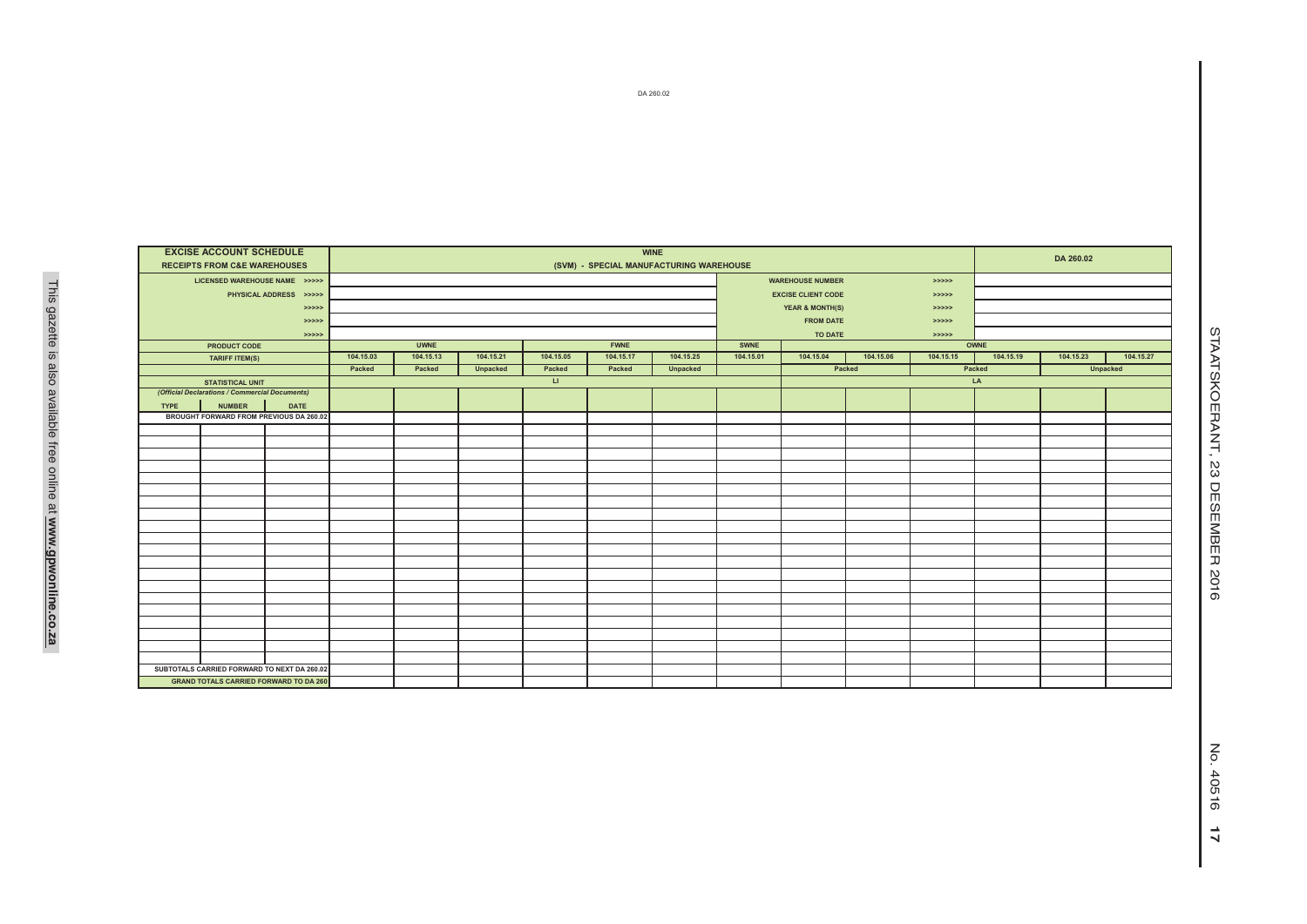| DA 260.04                                                 |                            |                               |                      |           |             |                 |                        |             |                 |           |                                                |           |                   |                    |                   |           | $\infty$         |  |
|-----------------------------------------------------------|----------------------------|-------------------------------|----------------------|-----------|-------------|-----------------|------------------------|-------------|-----------------|-----------|------------------------------------------------|-----------|-------------------|--------------------|-------------------|-----------|------------------|--|
|                                                           |                            |                               |                      |           |             |                 |                        |             |                 |           |                                                |           |                   |                    |                   |           | $\sum_{i=1}^{n}$ |  |
|                                                           |                            |                               |                      |           |             |                 |                        |             |                 |           |                                                |           |                   |                    |                   |           | 40516            |  |
|                                                           |                            |                               |                      |           |             |                 |                        |             |                 |           |                                                |           |                   |                    |                   |           |                  |  |
| <b>EXCISE ACCOUNT SCHEDULE</b>                            |                            |                               |                      |           |             |                 |                        |             |                 |           |                                                |           |                   |                    |                   |           |                  |  |
| SUMMARY OF NON-DUTY PAID REMOVALS                         |                            |                               |                      |           |             |                 |                        |             |                 |           |                                                |           |                   |                    |                   |           |                  |  |
|                                                           |                            | LICENSED WAREHOUSE NAME >>>>> |                      |           |             |                 |                        |             |                 |           | <b>WAREHOUSE NUMBER</b>                        |           | > >> > >          |                    |                   |           |                  |  |
|                                                           |                            | PHYSICAL ADDRESS >>>>>        |                      |           |             |                 |                        |             |                 |           | <b>EXCISE CLIENT CODE</b>                      |           | > >> > >          |                    |                   |           |                  |  |
|                                                           |                            |                               | > >> > ><br>> >> > > |           |             |                 |                        |             |                 |           | <b>YEAR &amp; MONTH(S)</b><br><b>FROM DATE</b> |           | >>>>><br>> >> > > |                    |                   |           |                  |  |
|                                                           |                            |                               | > >> > >             |           |             |                 |                        |             |                 |           | TO DATE                                        |           | > >> > > >        |                    |                   |           |                  |  |
|                                                           | PRODUCT CODE               |                               |                      |           | <b>UWNE</b> |                 |                        | <b>FWNE</b> |                 | SWNE      |                                                |           |                   | OWNE               | <b>GOVERNMENT</b> |           |                  |  |
|                                                           | <b>TARIFF ITEM(S)</b>      |                               |                      | 104.15.03 | 104.15.13   | 104.15.21       | 104.15.05              | 104.15.17   | 104.15.25       | 104.15.01 | 104.15.04                                      | 104.15.06 | 104.15.15         | 104.15.19          | 104.15.23         | 104.15.27 |                  |  |
|                                                           |                            |                               |                      | Packed    | Packed      | <b>Unpacked</b> | Packed                 | Packed      | <b>Unpacked</b> |           |                                                | Packed    |                   | Packed<br>Unpacked |                   |           |                  |  |
|                                                           | <b>STATISTICAL UNIT</b>    |                               |                      |           |             |                 | $\mathsf{L}\mathsf{L}$ |             |                 |           |                                                |           |                   | LA                 |                   |           |                  |  |
|                                                           | <b>SUPPORTING DOCUMENT</b> |                               |                      |           |             |                 |                        |             |                 |           |                                                |           |                   |                    |                   |           |                  |  |
| <b>REBATED REMOVALS</b><br><b>SCHEDULE 6 REBATE ITEM</b>  | <b>TYPE</b>                | <b>NUMBER</b>                 | <b>DATE</b>          |           |             |                 |                        |             |                 |           |                                                |           |                   |                    |                   |           |                  |  |
|                                                           |                            |                               |                      |           |             |                 |                        |             |                 |           |                                                |           |                   |                    |                   |           |                  |  |
|                                                           |                            |                               |                      |           |             |                 |                        |             |                 |           |                                                |           |                   |                    |                   |           |                  |  |
|                                                           |                            |                               |                      |           |             |                 |                        |             |                 |           |                                                |           |                   |                    |                   |           |                  |  |
|                                                           |                            |                               |                      |           |             |                 |                        |             |                 |           |                                                |           |                   |                    |                   |           | <b>GAZE</b>      |  |
|                                                           |                            |                               |                      |           |             |                 |                        |             |                 |           |                                                |           |                   |                    |                   |           | 山                |  |
|                                                           |                            |                               |                      |           |             |                 |                        |             |                 |           |                                                |           |                   |                    |                   |           |                  |  |
|                                                           |                            |                               |                      |           |             |                 |                        |             |                 |           |                                                |           |                   |                    |                   |           | ΩŠ               |  |
|                                                           |                            |                               |                      |           |             |                 |                        |             |                 |           |                                                |           |                   |                    |                   |           |                  |  |
| <b>REMOVAL TYPE:</b><br>BONDED REMOVALS TO RSA WAREHOUSES |                            |                               |                      |           |             |                 |                        |             |                 |           |                                                |           |                   |                    |                   |           |                  |  |
| Product Removed To C&E Warehouses Within The RSA          |                            |                               |                      |           |             |                 |                        |             |                 |           |                                                |           |                   |                    |                   |           |                  |  |
| <b>REMOVAL TYPE:</b>                                      |                            |                               |                      |           |             |                 |                        |             |                 |           |                                                |           |                   |                    |                   |           | <b>DECEMBER</b>  |  |
| BONDED REMOVALS TO BLNS WAREHOUSES                        |                            |                               |                      |           |             |                 |                        |             |                 |           |                                                |           |                   |                    |                   |           |                  |  |
| Product Removed To C&E Warehouses Within The BLNS         |                            |                               |                      |           |             |                 |                        |             |                 |           |                                                |           |                   |                    |                   |           |                  |  |
| <b>REMOVAL TYPE:</b>                                      |                            |                               |                      |           |             |                 |                        |             |                 |           |                                                |           |                   |                    |                   |           |                  |  |
| <b>EXPORT REMOVALS</b>                                    |                            |                               |                      |           |             |                 |                        |             |                 |           |                                                |           |                   |                    |                   |           |                  |  |
| Product Removed To Countries Outside The SACU             |                            |                               |                      |           |             |                 |                        |             |                 |           |                                                |           |                   |                    |                   |           | 2016             |  |
| <b>REMOVAL TYPE:</b><br>TRANSFERS FROM BULK TO BOTTLE     |                            |                               |                      |           |             |                 |                        |             |                 |           |                                                |           |                   |                    |                   |           |                  |  |
| <b>REMOVAL TYPE:</b>                                      |                            |                               |                      |           |             |                 |                        |             |                 |           |                                                |           |                   |                    |                   |           |                  |  |
| TRANSFERS FROM BOTTLE TO BULK (decanting)                 |                            |                               |                      |           |             |                 |                        |             |                 |           |                                                |           |                   |                    |                   |           |                  |  |
| <b>GRAND TOTALS CARRIED FORWARD TO DA 260</b>             |                            |                               |                      |           |             |                 |                        |             |                 |           |                                                |           |                   |                    |                   |           |                  |  |